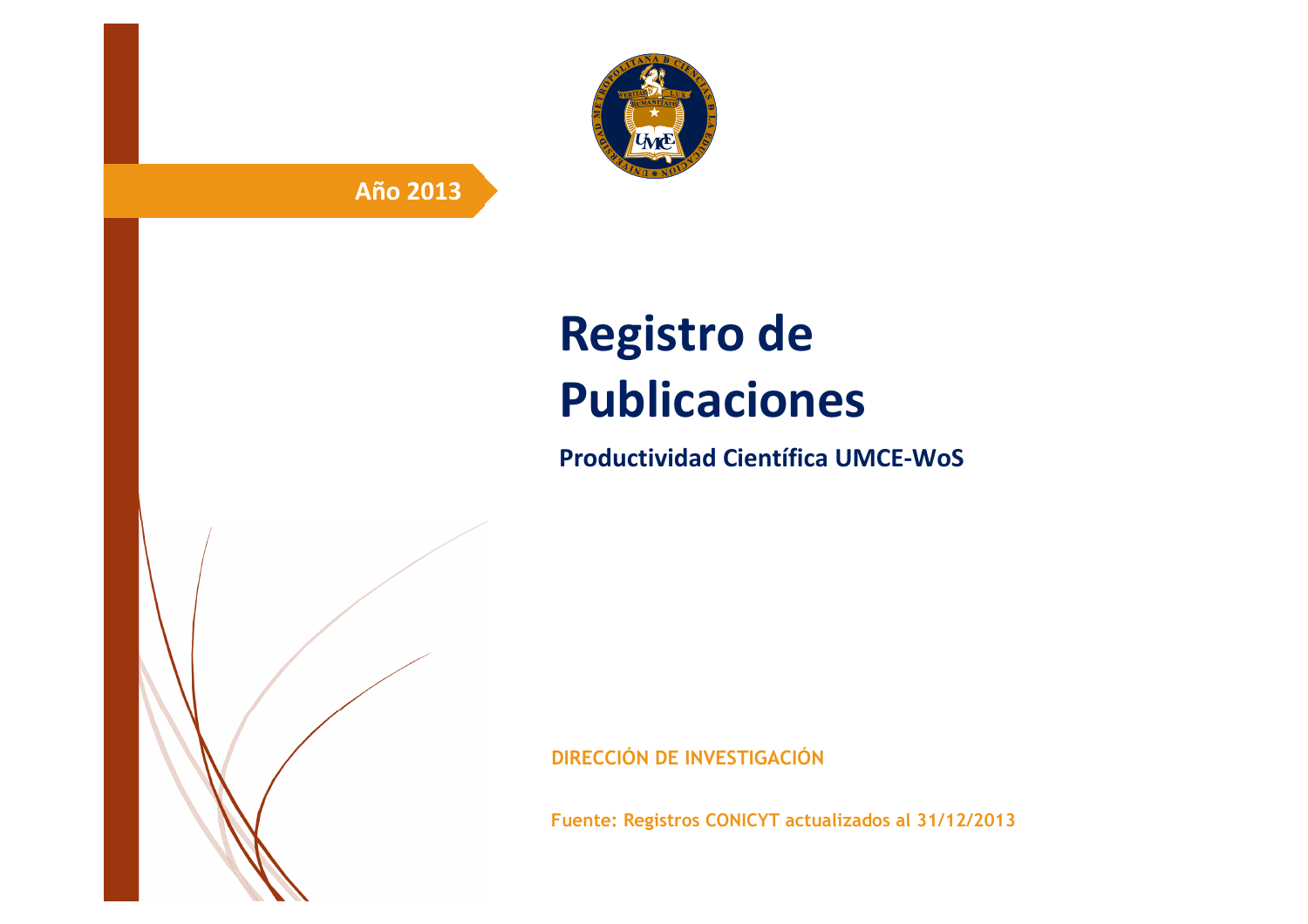

# **UNIVERSIDAD METROPOLITANA DE CIENCIAS DE LA EDUCACIÓN VICERRECTORÍA ACADÉMICA DIRECCIÓN DE INVESTIGACIÓN**



#### **Productividad Científica Universidad Metropolitana de Ciencias de la Educación, año 2013**

(Fuente: Registros CONICYT actualizados al 31/12/2013)

| $\mathsf{N}^\circ$ | <b>AUTOR/ES</b>                                                                                      | <b>DEPARTAMENTO</b> | <b>FACULTAD</b>         | <b>TÍTULO</b>                                                                                                                | <b>AÑO</b><br><b>PUBLICACIÓN</b> | <b>AÑO</b><br><b>REGISTRO</b><br><b>CONICYT</b> | <b>REFERENCIA</b>                                                                         | <b>TIPO</b> |
|--------------------|------------------------------------------------------------------------------------------------------|---------------------|-------------------------|------------------------------------------------------------------------------------------------------------------------------|----------------------------------|-------------------------------------------------|-------------------------------------------------------------------------------------------|-------------|
| $\mathbf{1}$       | Arredondo-Nunez<br>AX; O Salgado; MA<br>Molina-<br>Montenegro.                                       |                     |                         | Sphericity and smaller<br>pollen-size are better<br>represented in introduced<br>rather than native plant<br>species.        | 2011                             | 2013                                            | Gayana Botanica<br>2011 68(2);330-332                                                     | <b>WoS</b>  |
| 2                  | Barrientos L; E<br>Lang; G Zapata-<br>Torres; C Celis-<br>Barros; C Orellana;<br>P Jara; N Yutronic. | QUÍMICA             | CIENCIAS BÁSICAS        | Structural elucidation of<br>supramolecular alpha-<br>cyclodextrin dimer/aliphatic<br>monofunctional molecules<br>complexes. | 2013                             | 2013                                            | Journal of Molecular<br>Modeling 2013<br>19(5);2119-2126                                  | WoS         |
| $\mathbf{3}$       | Campos C; M<br>Munoz; L<br>Barrientos; E Lang;<br>P Jara; I Sobrados;<br>N Yutronic.                 | QUÍMICA             | <b>CIENCIAS BÁSICAS</b> | Adhesion of gold and silver<br>nanoparticles onto urea-<br>alkylamine inclusion<br>compounds.                                | 2013                             | 2013                                            | Journal of Inclusion<br>Phenomena and<br>Macrocyclic<br>Chemistry 2013<br>75(1-2);165-173 | <b>WoS</b>  |
| 4                  | Castro-Castillo V; C<br>Suarez-Rozas; N<br>Castro-Loiza; C<br>Theoduloz; BK<br>Cassels.              | QUÍMICA             | <b>CIENCIAS BÁSICAS</b> | Annulation of substituted<br>anthracene-9,10-diones<br>yields promising selectively<br>antiproliferative<br>compounds.       | 2013                             | 2013                                            | European Journal of<br><b>Medicinal Chemistry</b><br>2013 62;688-692                      | <b>WoS</b>  |
| 5                  | Castro-Castillo V; C<br>Suarez-Rozas: A<br>Pabon; EG Perez;<br>BK Cassels; S Blair.                  | QUÍMICA             | CIENCIAS BÁSICAS        | Synthesis and<br>antiplasmodial activity of<br>some 1-azabenzanthrone<br>derivatives.                                        | 2013                             | 2013                                            | Bioorganic &<br><b>Medicinal Chemistry</b><br>Letters 2013<br>23(1);327-329               | <b>WoS</b>  |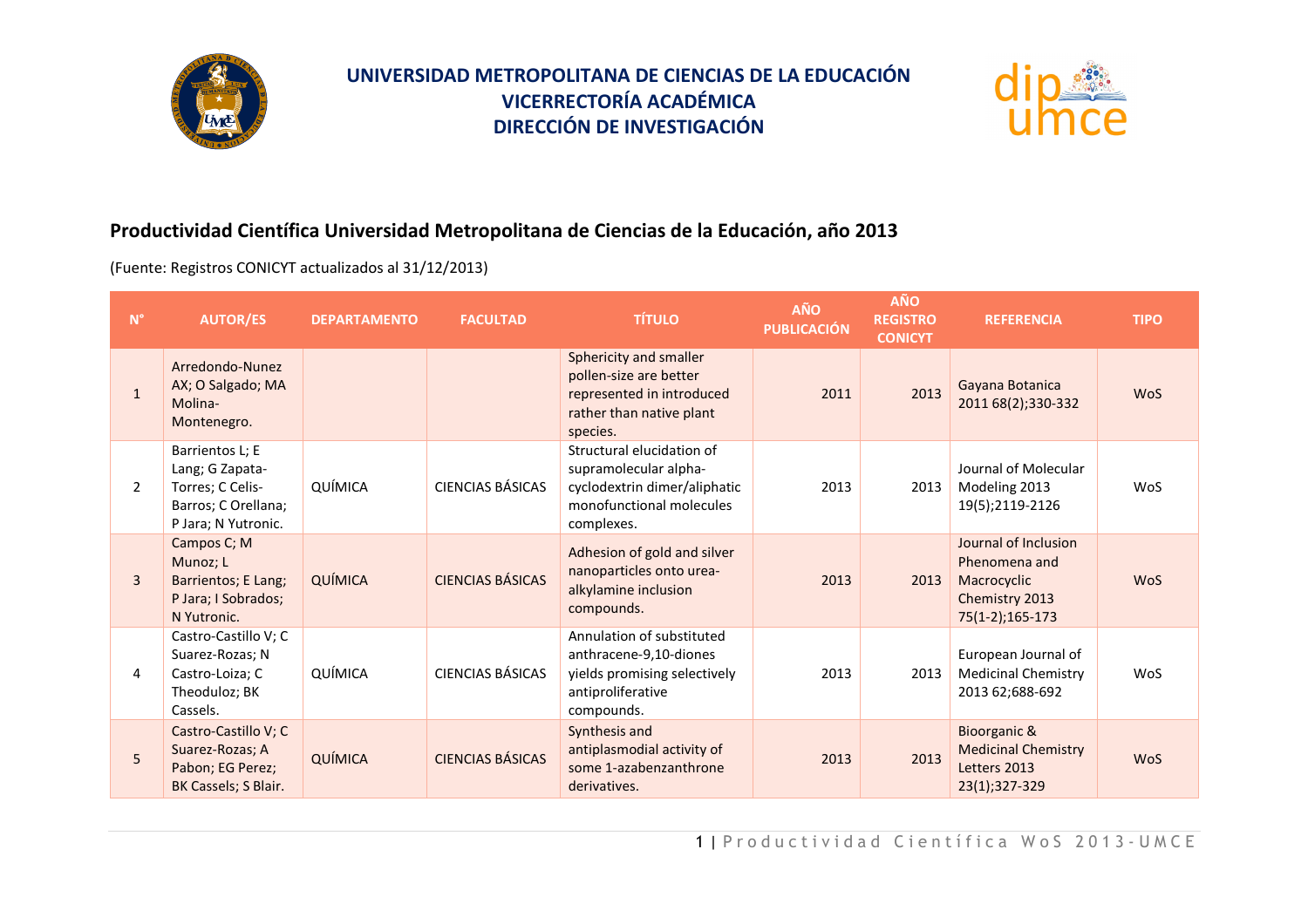

# **UNIVERSIDAD METROPOLITANA DE CIENCIAS DE LA EDUCACIÓN VICERRECTORÍA ACADÉMICA DIRECCIÓN DE INVESTIGACIÓN**



| $\mathsf{N}^\circ$ | <b>AUTOR/ES</b>                                                                                             | <b>DEPARTAMENTO</b> | <b>FACULTAD</b>                           | <b>TÍTULO</b>                                                                                                                                  | <b>AÑO</b><br><b>PUBLICACIÓN</b> | <b>AÑO</b><br><b>REGISTRO</b><br><b>CONICYT</b> | <b>REFERENCIA</b>                                                                           | <b>TIPO</b> |
|--------------------|-------------------------------------------------------------------------------------------------------------|---------------------|-------------------------------------------|------------------------------------------------------------------------------------------------------------------------------------------------|----------------------------------|-------------------------------------------------|---------------------------------------------------------------------------------------------|-------------|
| 6                  | Chiu KS; M Pinto.                                                                                           | MATEMÁTICA          | <b>CIENCIAS BÁSICAS</b>                   | Oscillatory and periodic<br>solutions in alternately<br>advanced and delayed<br>differential equations.                                        | 2013                             | 2013                                            | Carpathian Journal<br>of Mathematics<br>2013 29(2);149-158                                  | WoS         |
| $\overline{7}$     | De Medeiros JR;<br>CEF Lopes; IC Leao;<br><b>BLC Martins; M</b><br>Catelan; A Baglin; S<br>Vieira, et al.   | FÍSICA              | <b>CIENCIAS BÁSICAS</b>                   | Overview of semi-sinusoidal<br>stellar variability with the<br>CoRoT satellite.                                                                | 2013                             | 2013                                            | Astronomy &<br><b>Astrophysics 2013</b><br>555                                              | <b>WoS</b>  |
| 8                  | Flores-Prado L.                                                                                             | ENTOMOLOGÍA         | <b>CIENCIAS BÁSICAS</b>                   | Evolution of sociality in<br>Hymenoptera: Behavioural<br>traits linked to social levels<br>and precursors of sociality in<br>solitary species. | 2012                             | 2013                                            | Revista Chilena De<br><b>Historia Natural</b><br>2012 85(3);245-266                         | WoS         |
| $\overline{9}$     | Gomez CF; EE<br>Rodriguez; CB<br>Perez.                                                                     | <b>DEFDER</b>       | <b>ARTES Y</b><br>EDUCACIÓN FÍSICA        | <b>INCIDENCE OF PHYSICAL</b><br><b>ACTIVITY HABITS IN PLASMA</b><br><b>LEVELS OF HEAT SHOCK</b><br>PROTEINS IN A HEALTHY<br>POPULATION SAMPLE. | 2013                             | 2013                                            | Revista Brasileira De<br>Medicina Do Esporte<br>2013 19(3);164-167                          | <b>WoS</b>  |
| 10                 | Mucciarelli A; M<br>Bellazzini; M<br>Catelan; E<br>Dalessandro; P<br>Amigo; M Correnti;<br>C Cortes, et al. | FÍSICA              | <b>CIENCIAS BÁSICAS</b>                   | NGC 5694: another foster<br>son of the Galactic halo.                                                                                          | 2013                             | 2013                                            | Monthly Notices of<br>the Royal<br><b>Astronomical Society</b><br>2013 435(4);3667-<br>3680 | WoS         |
| 11                 | Ortega F.                                                                                                   | <b>MÚSICA</b>       | <b>ARTES Y</b><br><b>EDUCACIÓN FÍSICA</b> | Regarding the two extremes<br>of opera: music, institution<br>and community.                                                                   | 2013                             | 2013                                            | <b>Revista Musical</b><br>Chilena 2013<br>67(219);90-94                                     | <b>WoS</b>  |